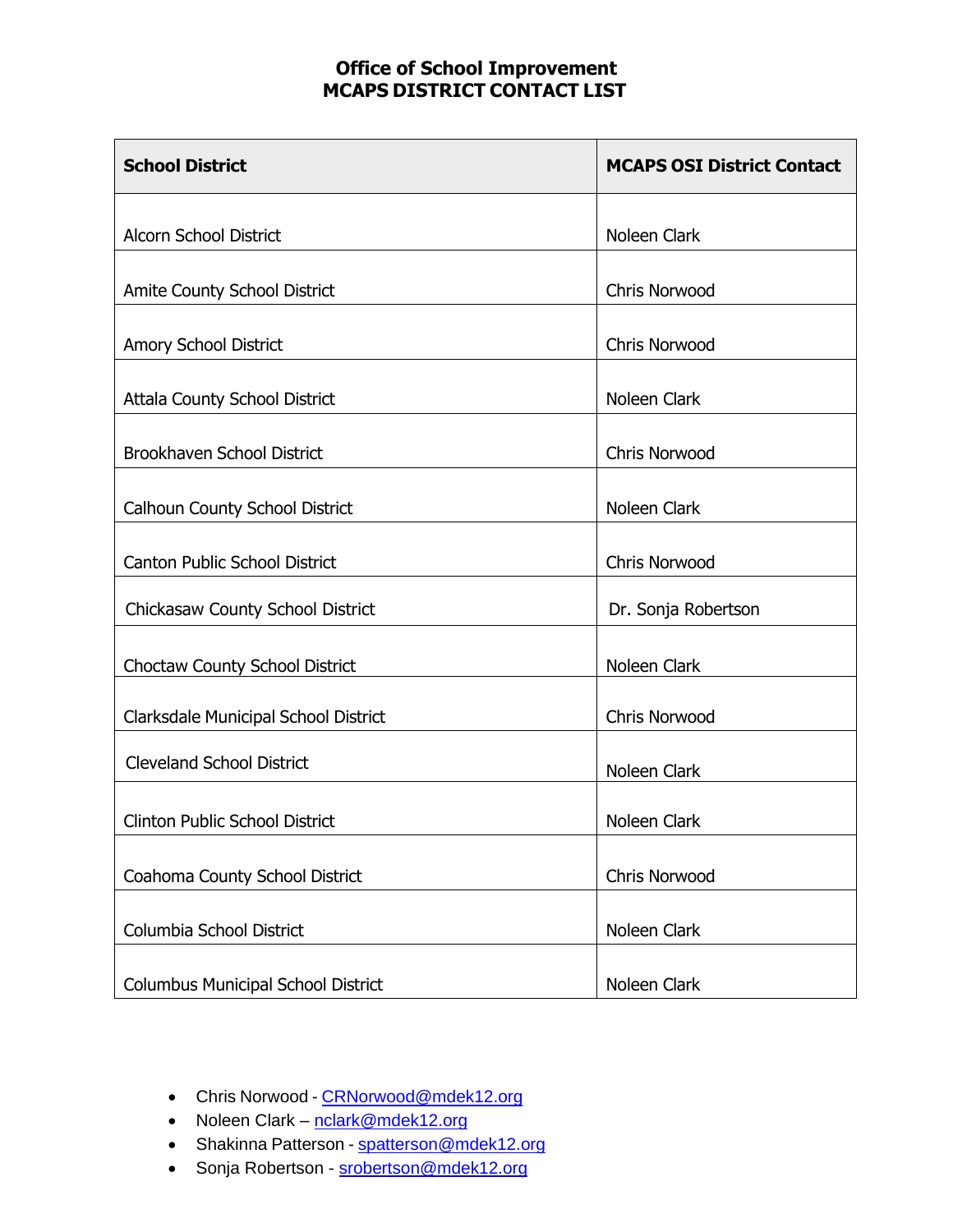| <b>School District</b>                      | <b>MCAPS OSI District Contact</b> |
|---------------------------------------------|-----------------------------------|
| Copiah County School District               | Chris Norwood                     |
| <b>Covington County Schools</b>             | Noleen Clark                      |
| <b>Desoto County School District</b>        | <b>Chris Norwood</b>              |
| East Tallahatchie Consolidated Sch District | <b>Chris Norwood</b>              |
| <b>Forest Municipal School District</b>     | <b>Chris Norwood</b>              |
| Franklin County School District             | Noleen Clark                      |
| George County School District               | Noleen Clark                      |
| <b>Greene County School District</b>        | <b>Chris Norwood</b>              |
| <b>Greenville Public Schools</b>            | <b>Chris Norwood</b>              |
| Grenada School District                     | Noleen Clark                      |
| Hancock County School District              | Noleen Clark                      |
| Harrison County School District             | Chris Norwood                     |
| Hattiesburg Public School District          | Noleen Clark                      |
| <b>Hinds County School District</b>         | Dr. Sonja Robertson               |
| Holmes County Consolidated School District  | Dr. Sonja Robertson               |

- Chris Norwood [CRNorwood@mdek12.org](mailto:CRNorwood@mdek12.org)
- Noleen Clark [nclark@mdek12.org](mailto:nclark@mdek12.org)
- Shakinna Patterson [spatterson@mdek12.org](mailto:spatterson@mdek12.org)
- Sonja Robertson [srobertson@mdek12.org](mailto:srobertson@mdek12.org)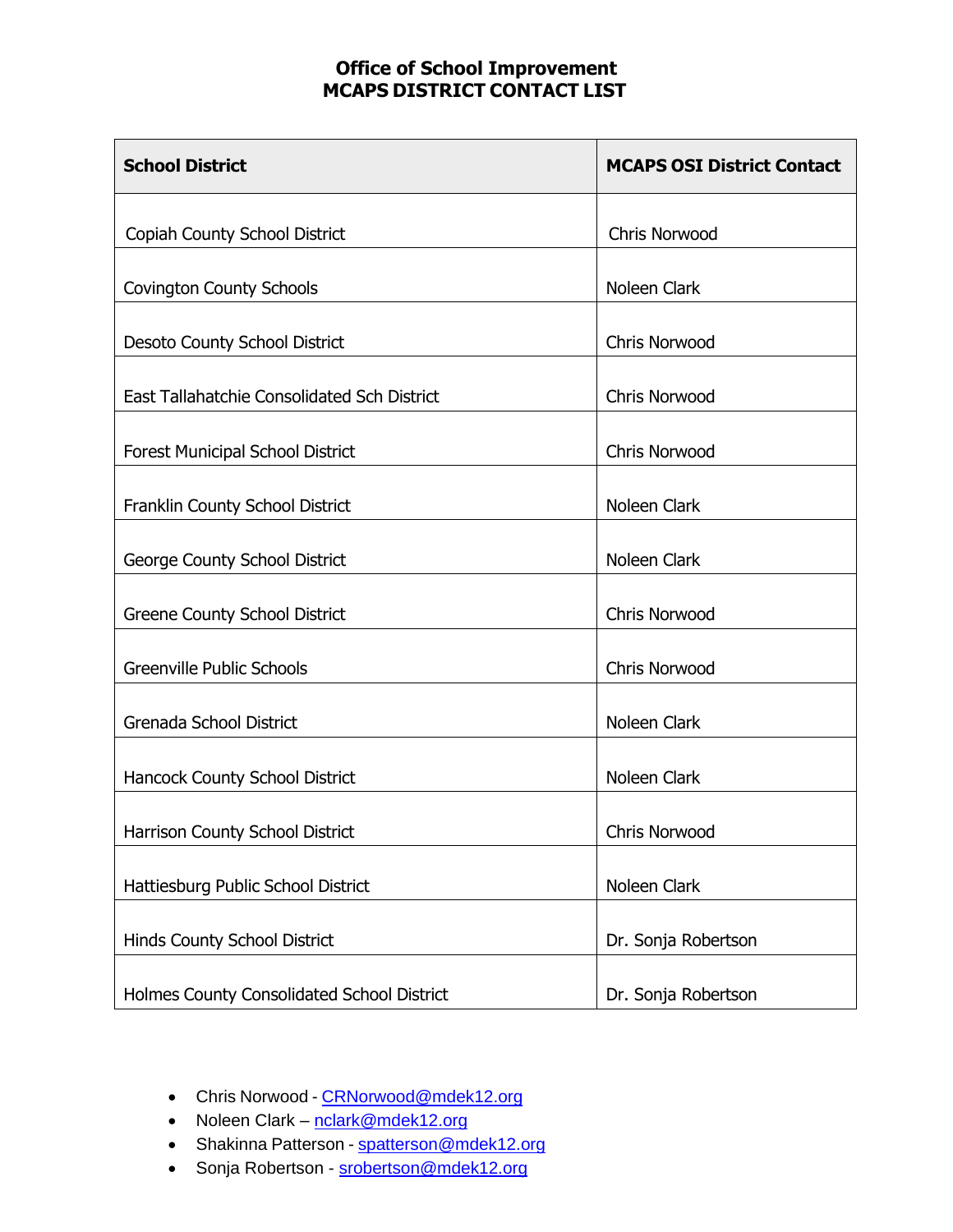| <b>School District</b>                  | <b>MCAPS OSI District Contact</b> |
|-----------------------------------------|-----------------------------------|
| Humphreys County School District (MASD) | Shakinna Patterson                |
| Itawamba County School District         | <b>Chris Norwood</b>              |
| Jackson County School District          | Dr. Sonja Robertson               |
| <b>Jackson Public School District</b>   | Shakinna Patterson                |
| Jefferson County School District        | <b>Chris Norwood</b>              |
| Jefferson Davis County School District  | <b>Chris Norwood</b>              |
| Jones County School District            | Noleen Clark                      |
| Kemper County School District           | Chris Norwood                     |
| Kosciusko School District               | Noleen Clark                      |
| Lafayette County School District        | Noleen Clark                      |
| Lamar County School District            | Noleen Clark                      |
| Lauderdale County School District       | <b>Chris Norwood</b>              |
| <b>Laurel School District</b>           | Noleen Clark                      |
| Lawrence County School District         | Chris Norwood                     |
| Leake County School District            | <b>Chris Norwood</b>              |

- Chris Norwood [CRNorwood@mdek12.org](mailto:CRNorwood@mdek12.org)
- Noleen Clark [nclark@mdek12.org](mailto:nclark@mdek12.org)
- Shakinna Patterson [spatterson@mdek12.org](mailto:spatterson@mdek12.org)
- Sonja Robertson [srobertson@mdek12.org](mailto:srobertson@mdek12.org)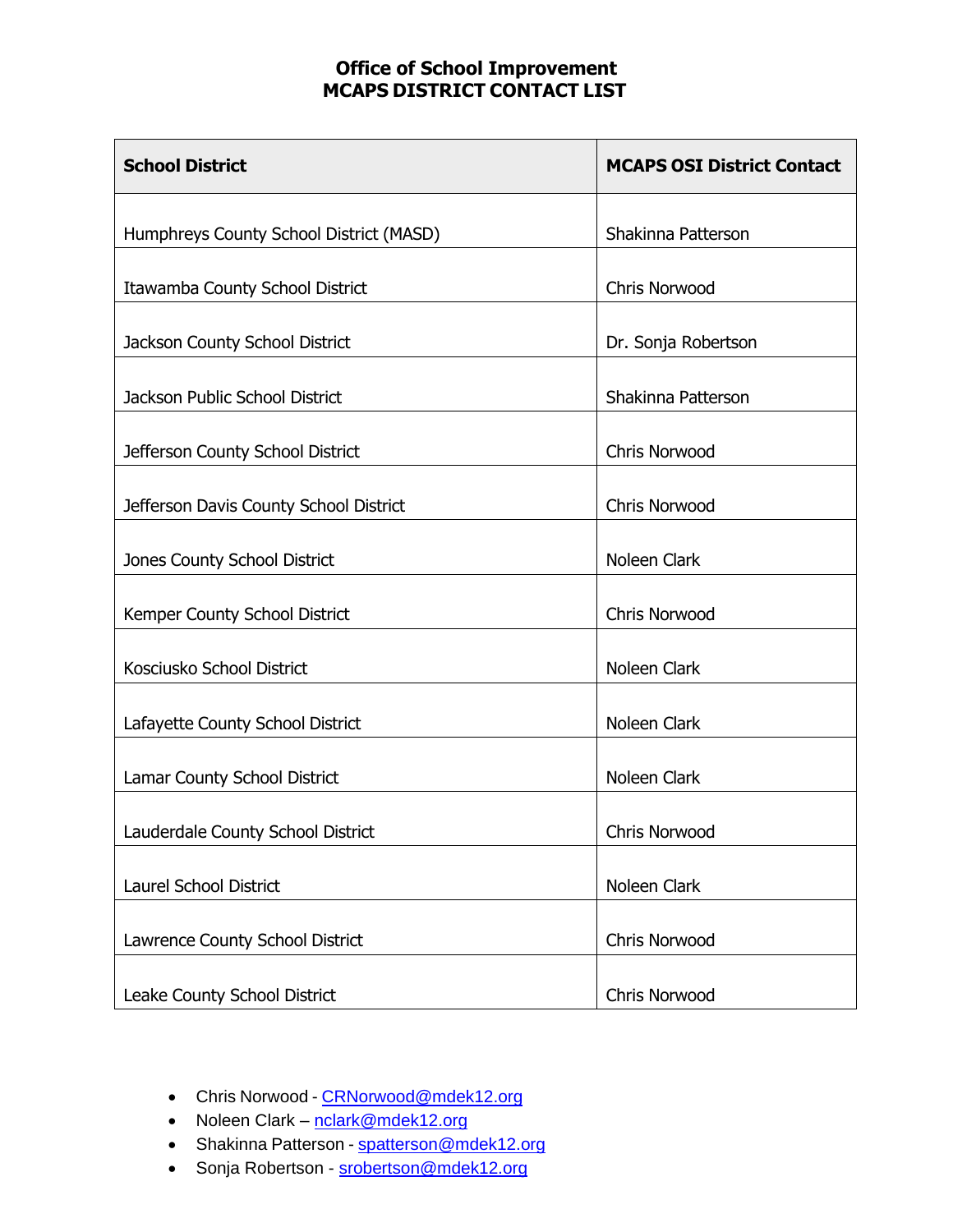| <b>School District</b>                         | <b>MCAPS OSI District Contact</b> |
|------------------------------------------------|-----------------------------------|
| Lee County School District                     | Noleen Clark                      |
| Greenwood Leflore Consolidated School District | <b>Chris Norwood</b>              |
| Long Beach School District                     | Noleen Clark                      |
| Louisville Municipal School District           | <b>Chris Norwood</b>              |
| Lowndes County School District                 | Noleen Clark                      |
| <b>Madison County School District</b>          | Noleen Clark                      |
| Marshall County School District                | <b>Chris Norwood</b>              |
| <b>McComb School District</b>                  | Noleen Clark                      |
| Meridian Public School District                | Dr. Sonja Robertson               |
| <b>Midtown Public</b>                          | Noleen Clark                      |
| Moss Point Separate School District            | Chris Norwood                     |
| Natchez-Adams School District                  | Chris Norwood                     |
| Neshoba County School District                 | Noleen Clark                      |
| Nettleton School District                      | Chris Norwood                     |
| New Albany Public Schools                      | Chris Norwood                     |

- Chris Norwood [CRNorwood@mdek12.org](mailto:CRNorwood@mdek12.org)
- Noleen Clark [nclark@mdek12.org](mailto:nclark@mdek12.org)
- Shakinna Patterson [spatterson@mdek12.org](mailto:spatterson@mdek12.org)
- Sonja Robertson [srobertson@mdek12.org](mailto:srobertson@mdek12.org)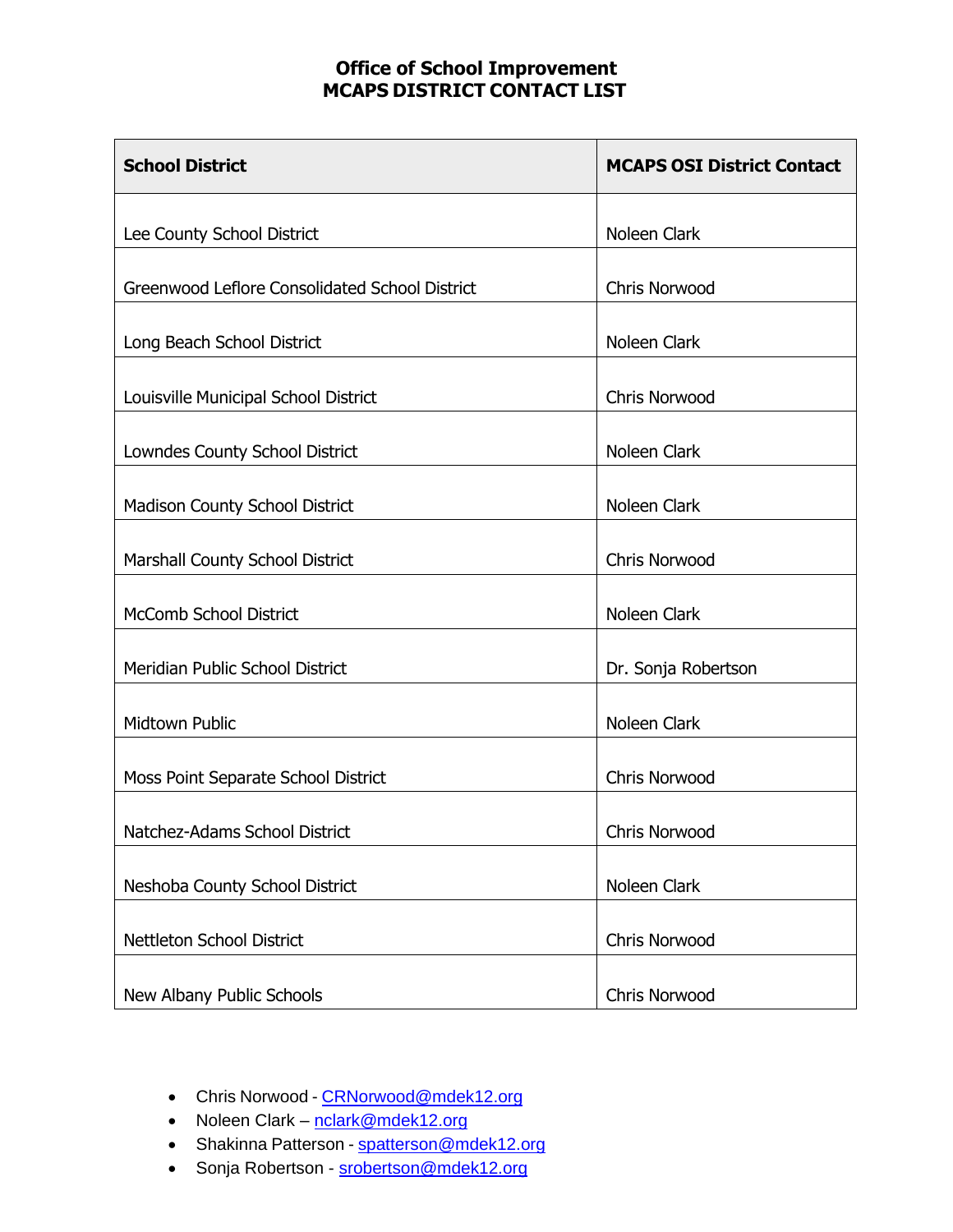| <b>School District</b>                  | <b>MCAPS OSI District Contact</b> |
|-----------------------------------------|-----------------------------------|
| <b>Newton Municipal School District</b> | <b>Chris Norwood</b>              |
| North Bolivar Consolidated School       | <b>Chris Norwood</b>              |
| North Panola Schools                    | Shakinna Patterson                |
| North Pike School District              | Noleen Clark                      |
| Noxubee County School District          | Dr. Sonja Robertson               |
| <b>Oxford School District</b>           | Noleen Clark                      |
| Pascagoula School District              | <b>Chris Norwood</b>              |
| Pass Christian Public School District   | Noleen Clark                      |
| Pearl River County School District      | Noleen Clark                      |
| Perry County School District            | Noleen Clark                      |
| Philadelphia Public School District     | Chris Norwood                     |
| Picayune School District                | Chris Norwood                     |
| Pontotoc City Schools                   | Chris Norwood                     |
| Pontotoc County School District         | Noleen Clark                      |
| Poplarville Separate School District    | Chris Norwood                     |

- Chris Norwood [CRNorwood@mdek12.org](mailto:CRNorwood@mdek12.org)
- Noleen Clark [nclark@mdek12.org](mailto:nclark@mdek12.org)
- Shakinna Patterson [spatterson@mdek12.org](mailto:spatterson@mdek12.org)
- Sonja Robertson [srobertson@mdek12.org](mailto:srobertson@mdek12.org)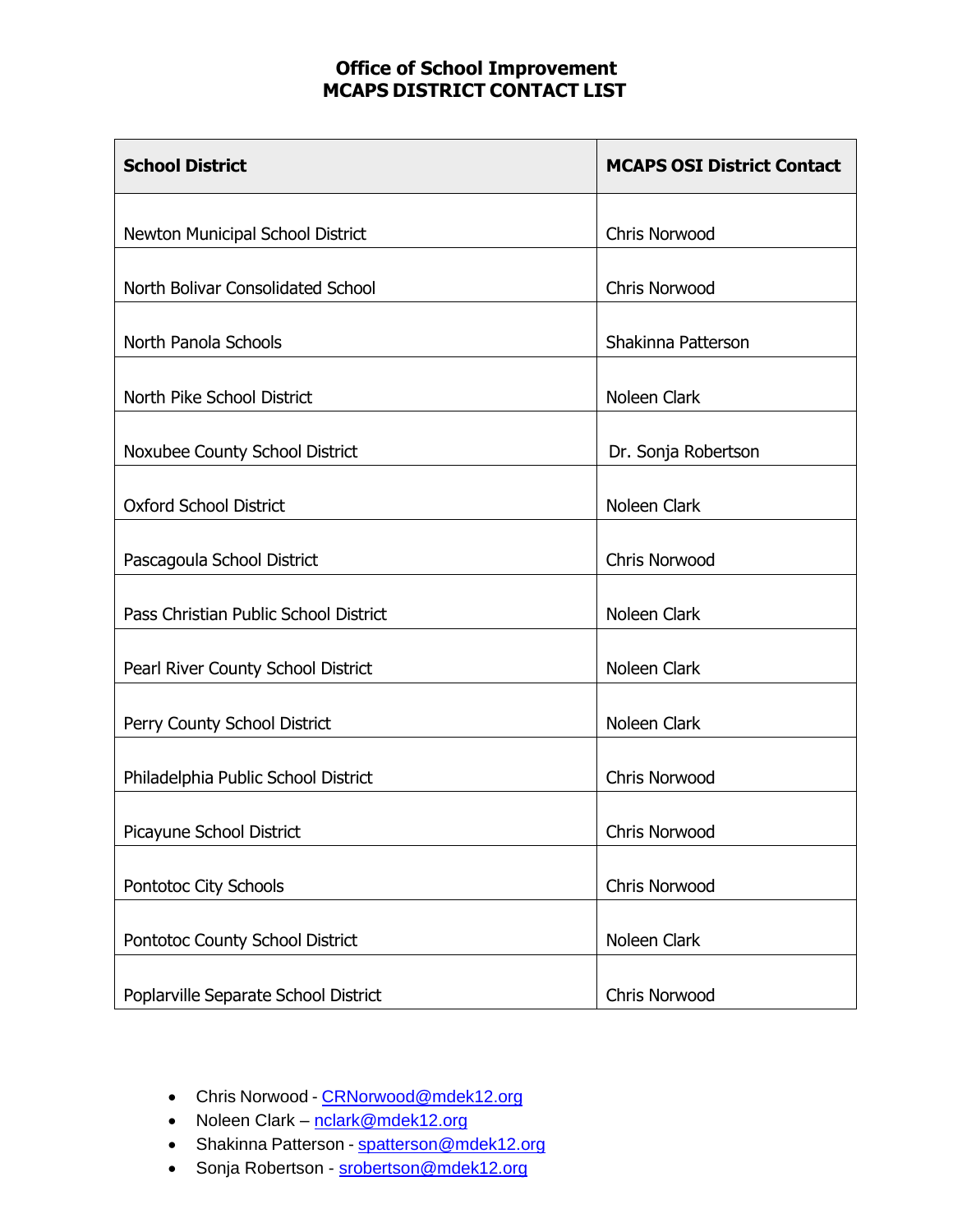| <b>School District</b>                               | <b>MCAPS OSI District Contact</b> |
|------------------------------------------------------|-----------------------------------|
| Quitman School District                              | <b>Chris Norwood</b>              |
| Rankin County School District                        | Dr. Sonja Robertson               |
| <b>Scott County School District</b>                  | Noleen Clark                      |
| <b>Simpson County School District</b>                | Shakinna Patterson                |
| Smith County School District                         | Noleen Clark                      |
| South Delta School District                          | Noleen Clark                      |
| South Panola School District                         | Chris Norwood                     |
| South Pike School District                           | <b>Chris Norwood</b>              |
| South Tippah School District                         | Noleen Clark                      |
| Starkville-Oktibbeha Consolidated School District    | Noleen Clark                      |
| <b>Stone County School District</b>                  | Chris Norwood                     |
| <b>Sunflower County Consolidated School District</b> | Chris Norwood                     |
| <b>Tate County School District</b>                   | Chris Norwood                     |
| Tunica County School District                        | Dr. Sonja Robertson               |
| Tupelo Public School District                        | Chris Norwood                     |

- Chris Norwood [CRNorwood@mdek12.org](mailto:CRNorwood@mdek12.org)
- Noleen Clark [nclark@mdek12.org](mailto:nclark@mdek12.org)
- Shakinna Patterson [spatterson@mdek12.org](mailto:spatterson@mdek12.org)
- Sonja Robertson [srobertson@mdek12.org](mailto:srobertson@mdek12.org)